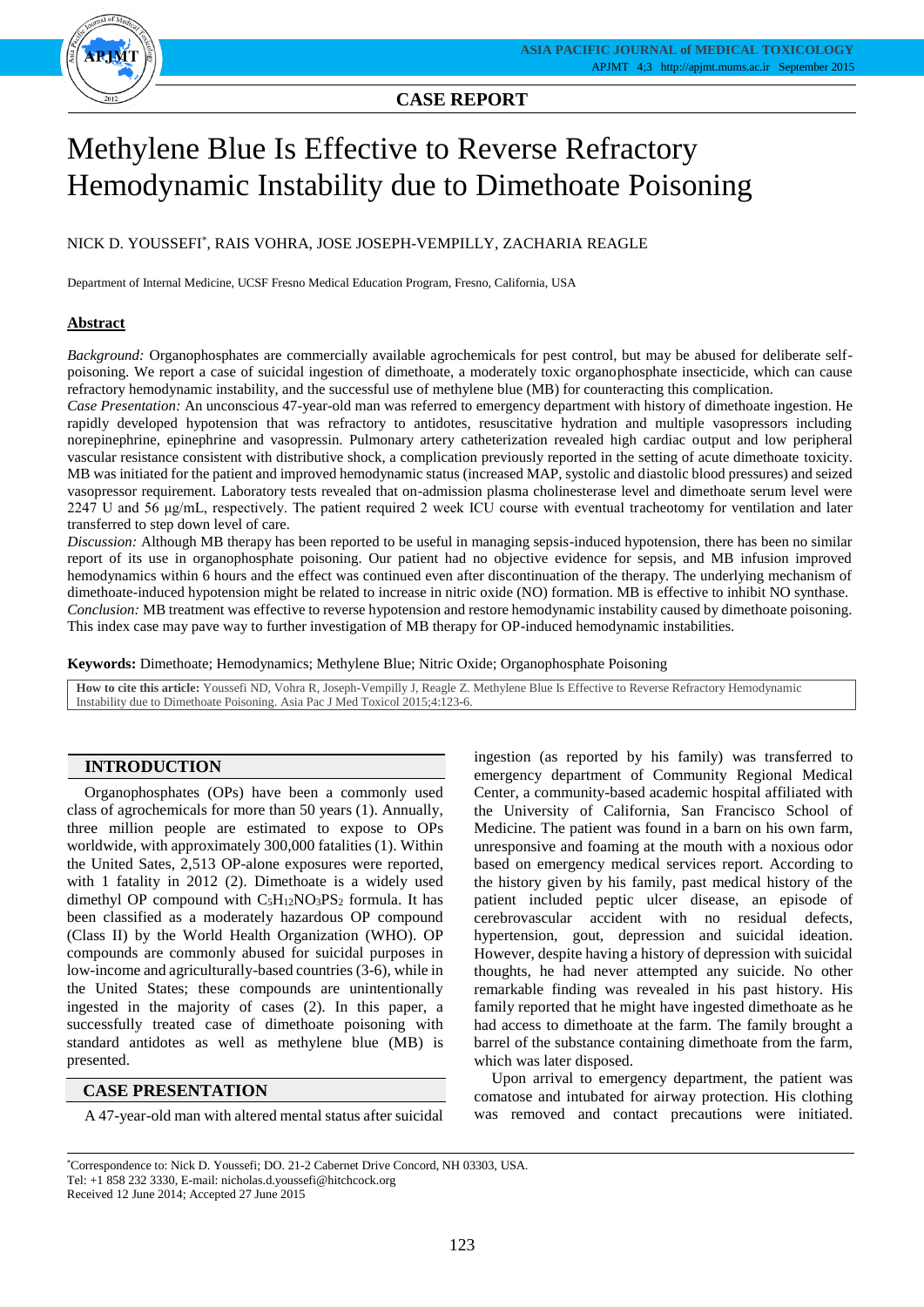Nasogastric tube was fixed for suctioning the toxic agent(approximately 1 hour after ingestion) which resulted in removal of 300 mL gray contents. The patient was initially started on pralidoxime 30 mg/kg bolus with 8 mg/kg per hour continuous infusion, along with 5 mg intravenous atropine every five minutes as needed (6 doses given in total). Moreover, he required continuous renal replacement therapy (hemodialysis) for 24 hours due to acidosis, acute renal failure, and anuria. After 48 hours, the patient developed hypotension, and thus aggressive fluid resuscitation of 6 liters normal saline was given. In addition, three vasopressors including norepinephrine (18 μg/minute), vasopressin (0.03 units/minute), epinephrine (2 μg/kg/minute) was given to the patient to maintain adequate perfusion pressure. As no adequate response to the treatments was observed, two doses of MB (129 mg IV, 65mg IV) was administered to the patient 4 hours apart to counteract the toxin-induced peripheral vasodilation and to increase blood pressure (BP).

Systolic and diastolic BP and mean arterial pressure (MAP) of the patient was measured before, during and after MB infusion and the mean  $(\pm$  standard deviation) of results of all time-points were compared with each other using repeated measure ANOVA for trend analysis. Mean systolic BP improved significantly from  $86.7 \pm 8.7$  mmHg prior to infusion to  $118.0 \pm 20.1$  mmHg after infusion (P = 0.01). Likewise, mean diastolic BP and MAP increased significantly  $(P = 0.01)$  from 52.6  $\pm$  4.6 mmHg and 63.9  $\pm$  5.7 mmHg before infusion to  $62.1 \pm 12.4$  mmHg and  $79.5 \pm 15.5$  mmHg after infusion, respectively (Table 1, Figure 1). By the effect of MB therapy, the patient gradually improved and could be weaned from vasopressor therapy.

The patient later developed ventilator-associated pneumonia confirmed with bronchoalveolar lavage, which was culture positive for methicillin-sensitive *Staphylococcus aureus*. Nafcillin was initiated for the patient. The patient required 2 week ICU course with eventual tracheotomy for ventilation and later transferred to step down level of care. Laboratory analysis showed serum dimethoate level was 56 μg/mL on admission. Plasma cholinesterase (PChE) levels were 2247 IU/L on admission and 2317 IU/L two weeks after admission (normal range: 9500-15000 IU/L). Although after 30 days of hospitalization the patient had mild cognitive improvement, he was still not verbal or ambulatory.

#### **DISCUSSION**

OP compounds are commonly used for pest control across the world. Dimethoate is an effective OP for killing mites and insects systemically and on contact (7). In this paper, a dimethoate-poisoned patient who could survive with standard treatments as well as MB therapy was reported, though he finally had residual neurological defects. What made this case unique was the successful use of MB to reverse hemodynamic instability refractory to classic treatments.

The mechanism of action of OP compounds includes binding to acetyl cholinesterase (AChE), inhibiting the enzyme, and thus causing a surplus of acetylcholine at the neuromuscular junction (8). However, some OPs can induce additional signs (8). Depending on the chemical structure of the OP agent, the AChE-OP complex will go through conformational change in protein structure, which causes the enzyme to irreversibly become resistant to reactivation by an antidotal oxime (e.g. pralidoxime) (9). Hence, nicotinic receptors will be rapidly desensitized leading to ganglion blockade and muscle paralysis (10).

The diagnosis of OP poisoning is based predominantly on history of exposure and the characteristic signs of cholinergic over-activity (10). Reduction in PChE or erythrocyte AChE activity is the confirmatory laboratory finding that aid in diagnosis of OP poisoning (11). In the present case, the patient's PChE level was considerably reduced. Acute OP



**Figure 1.** Systolic, diastolic, and mean arterial blood pressures (BP) taken before, during, and after methylene blue (MB) infusion in the reported case

**Table 1.** Systolic, diastolic and mean arterial blood pressures taken before, during, and after methylene blue (MB) infusion in the reported case

| Variables                                      |                    | Time of measurement |                   |
|------------------------------------------------|--------------------|---------------------|-------------------|
|                                                | Before MB infusion | During MB infusion  | After MB infusion |
| N. of measurements                             | 8                  | 12                  | 13                |
| Systolic blood pressure (mmHg); mean $\pm$ SD  | $86.8 + 8.7$       | $106.2 + 12.7$      | $118.0 + 20.1$    |
| Diastolic blood pressure (mmHg); mean $\pm$ SD | $52.6 + 4.6$       | $61.5 + 8.8$        | $62.1 + 12.4$     |
| Mean arterial pressure (mmHg); mean $\pm$ SD   | $63.9 + 5.7$       | $76.4 + 9.4$        | $79.5 + 15.5$     |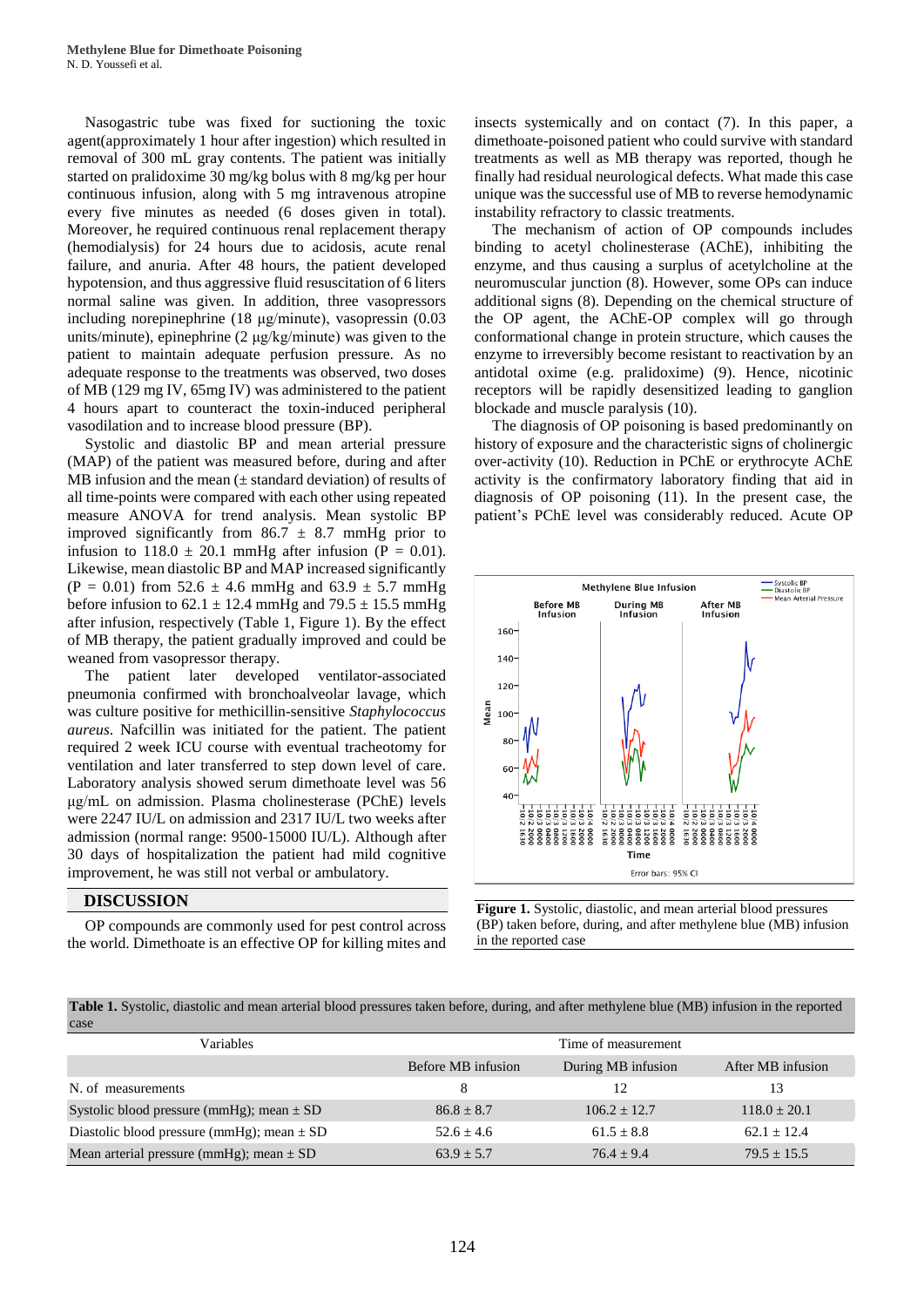toxicity affects the autonomic system, neuromuscular junctions, and central nervous system (10). Effective management of OP poisoning requires timely administration of supportive treatments and specific antidotes. Respiratory failure due to both central and peripheral effects on acetylcholine receptors in the central nervous system and muscles of respiration warrants rapid endotracheal intubation (10). Atropine is effective for competitive inhibition of muscarinic receptors (12). Dosing recommendations are 2-5 mg intravenously, with a doubling of the dose every 3-5 minutes if no effect is seen until pulmonary muscarinic signs are alleviated (12). Clearing of respiratory secretions and cessation of bronchoconstriction are markers of improvement. Pralidoxime is a cholinesterase reactivating agent effective for treating both muscarinic and nicotinic symptoms (9,13-15). Recommended dosing by the WHO includes 30 mg/kg bolus followed by 8 mg/kg/h as the maintenance dose (14,15). The clothing and belongings of patients should also be removed and decontaminated immediately upon exposure. Activated charcoal may not be helpful if administered after 1 hour of exposure. Patients with OP poisoning may benefit from a dose of benzodiazepines (13).

Dimethoate is unique among anticholinergic agents due to its severe toxicity. Acute self-poisoning with dimethoate has a human case fatality three-fold higher than poisoning with chlorpyrifos despite similar toxicity in animals (16). It has an elimination half-life of 30.4 hours in plasma and 23.8 hours in urine (17). In suicidal and lethal poisonings with dimethoate, the blood concentration ranges from 2 to 100 μg/mL (17,18). In our case, the patient's serum dimethoate level was 56 μg/mL. OP toxicity is known for causing cardiac effects (10,13,19). Sinus tachycardia and QT prolongation are two common cardiovascular findings of OP poisoning (10,19,20). Dimethoate, additionally, is an OP notorious for causing hypotension (16,17,21-23). Davies et al reported 3 patients with proven severe dimethoate poisoning who all of them had inappropriate peripheral vasodilatation and profound hypotension that progressed despite treatment with aggressive hydration, atropine, pralidoxime chloride, and inotropes (16). They concluded that this progressive hypotension and distributive shock are the result of dimethoate-induced low systemic vascular resistance (16). Similarly, in a series of Japanese OP poisoned patients, which hemodynamic state of patients was monitored by pulmonary artery catheterization, significantly reduced systemic vascular resistance index (SVRI) and pulmonary vascular resistance index were found, while the cardiac output was maintained. In this study, 4 patients with hypotension and metabolic acidosis died when catecholamine administration was ineffective to restore SVRI (21). In an experimental study by Eddleston et al on minipigs poisoned with dimethoate, both dimethoate and its co-formulant hydrocarbons (xylene and cyclohexanone) were ascertained to exert independent and synergistic toxicity on the cardiovascular system causing distributive shock and cardiovascular collapse (22). In another study by Eddleston et al conducted on 802 human subjects, morbidities (i.e. intubation requirement and decreased PChE) and mortality

were markedly higher in patients with dimethoate poisoning compared with chlorpyrifos and in lesser extent with fenthion poisoning (23). The interesting finding of their study was that death occurred earlier in dimethoate ingestion than ingestion of other pesticides and that was mainly resulted from hypotensive shock (23).

The underlying mechanism of dimethoate-induced hypotension is still unclear. Dimethoate as an OP can block nicotinic transmission at sympathetic and parasympathetic ganglia, which leads to inhibition of the baroreceptor reflexes and consequently a severe drop in BP (10,16). It may also trigger peripheral vasodilatation via the effect of acetylcholine on muscarinic receptors on vascular endothelium (16). In addition, peripheral vasodilation by OP compounds may stem from increase in nitric oxide (NO) formation (24).

MB is a heterocyclic dye that is used to treat variety of toxicologic emergencies. It is an effective treatment for methemoglobinemia caused by sulfanilamide, silver nitrate, aniline dyes or dapson poisoning (25). The mechanism of action of MB on hypotension includes the inhibition of NOinduced vasodilation. NO is produced in endothelial and vascular smooth muscle cells by the effect of NO synthase. NO, then, activates guanylate cyclase, which leads to vasodilation. MB inhibits NO synthase, thus decreases vasodilation and improves systemic vascular tone (26). Although in recent studies, the clinical benefit of MB has been questioned, its use for septic shock was shown to be promising as it improves hemodynamic markers (27). Our patient, however, had no objective evidence for sepsis. In a randomized double-blind placebo-controlled study that MB was used for mechanically ventilated patients with septic shock, MB was able to significantly increase MAP and SVRI (28). It also reduced vasopressor requirements compared with placebo; as the need for norepinephrine, epinephrine, and dopamine use decreased by 40-87% (28). MB has also been shown to increase MAP and SVRI, and reduce the need for vasopressors in patients undergoing cardiopulmonary bypass in patients under treatment of angiotensin converting enzyme inhibitors (29). In addition, serum lactate levels were lower in MB-treated patients suggesting more favorable tissue perfusion (29).

In the present report, we showed that MB is useful in reversing refractory hypotension following dimethoate poisoning and saving the patient's life. MB is better to be considered when initial therapy with catecholamines and/or vasopressors fails. Clinicians should be aware that its effect will only initiate after the first 2-3 hours of single dose with maximal effectiveness for 24 hours. Expected effects from MB use include blue urine and improved BP (25). It may also interfere with oxygen saturation values as well as hemodialysis apparatus. Absolute contraindications to use of MB are glucose-6-phosphate dehydrogenase deficiency and history of pulmonary arterial hypertension, as MB may increase pulmonary vascular pressures (25). We believe that MB can be considered for OP-induced hypotension especially in dimethoate poisoning, because it can improve hemodynamics including cardiac output, BP and peripheral vascular resistance.